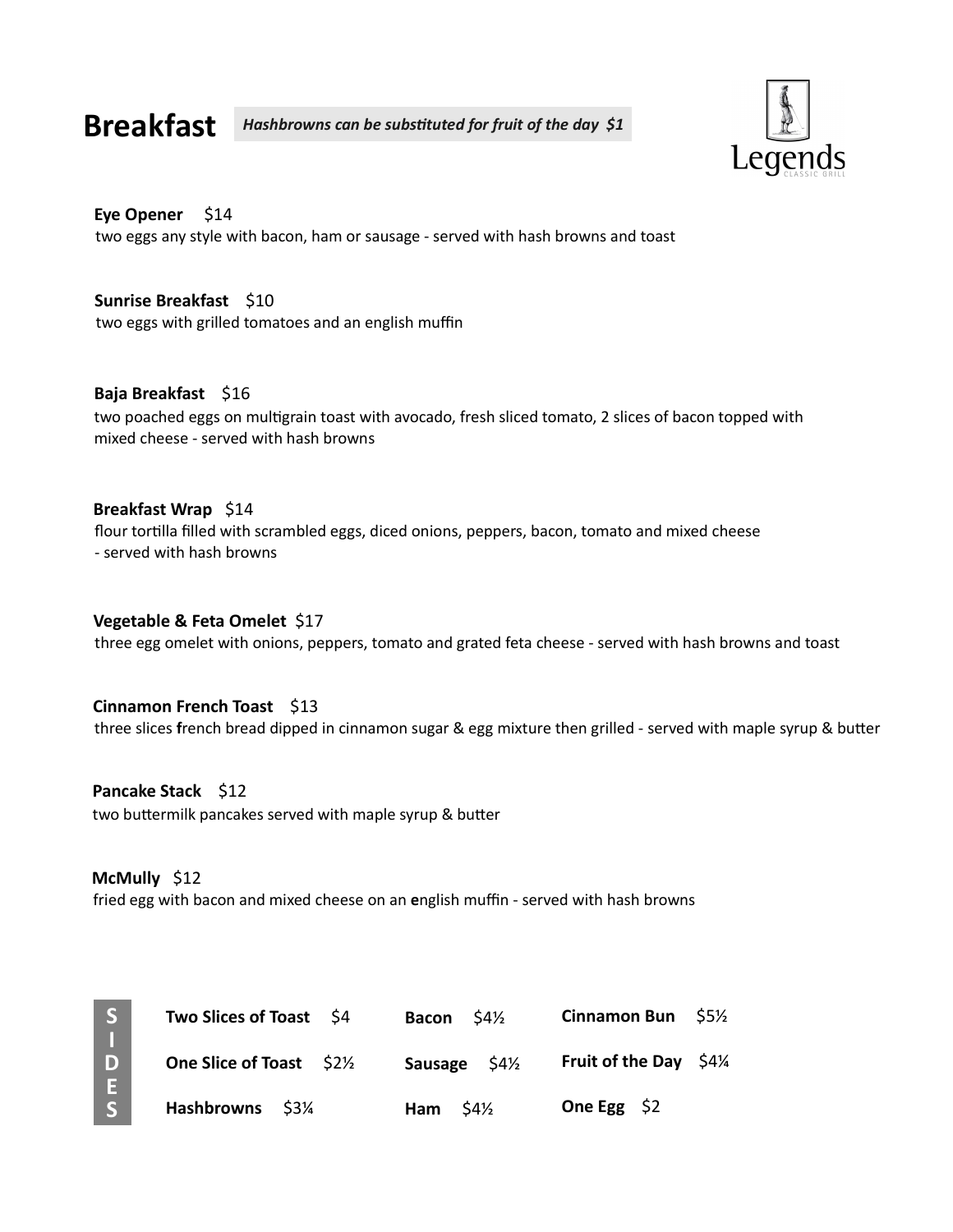

GF Gluten Free

# **Appetizers**

'Appy Hour' Daily from 3pm to 6pm - save \$4 off any appetizer selections

mix, mango salsa, three cheese blend topped with chipotle aioli

## Chicken Bacon Flatbread \$17

with herb garlic cream sauce , three cheese blend topped with bbq drizzle with chipote aioli<br>
Southwestern Chicken Salad<br>
chicken Bacon Flathered \$17<br>
couthwestern Chicken Salad<br>
chicken and canadian bacon on flat bread<br>
tomato, black beans - served with<br>
topped with bond drizzle<br>
Frawn Toast \$ **CONSERV CONSERV** Controllar with her two float trumaning electrocomic many constant and a single parameter of the cheese blend topped with lemon and served with constant and served with constant controllar trunchy chicke two flour tortillas with avocado, spring salad<br>
mix, mango salsa, three cheese blend topped<br>
with lemon and served with hero and served with chipotle aioli<br>
couthwestern Chicken Bacon Flatbread \$17<br>
mexican spiced chicken

### Prawn Toast \$15

five tiger prawns sautéed in house herb butter with diced tomato and white wine served on a grilled baguette

### Truffle Fries  $$12<sub>(V)</sub>$

crunchy chunks of chicken tossed in a sweet chili sauce with cucumbers & sesame seeds served over crunchy wontons

### Ginger Beef \$17



seasoned beef strips fried and tossed in thai ginger **Prawn Toast** \$15<br>
served with your<br>
since the prawns saute din house herb butter<br>
with diced tomato and white wine<br>
served on a grilled baguette<br> **Curried Cranberry (**<br> **Curried Cranberry Cruffle Fries** \$12 ( $\bullet$ )<br> **Curr** seeds and green onions

## Wings \$17

eight pieces crispy fried wings with roasted red<br>black forest ham with swiss cheese, tomato, lettuce, pepper aioli

# Nachos \$21 (GF)

tortilla chips with onions, peppers, tomato, jalapeños alla 7 oz aaa canadian n **Nachos** \$21 **GF**  $\frac{1}{2}$  (add beef \$4) **NY Steak Sandwich** \$21  $\frac{1}{2}$  (and beef \$4) **NY Steak Sandwich** \$21  $\frac{1}{2}$  (b) tortilla chips with onions, peppers, tomato, jalapeños 7 oz aaa canadian **ny** steak served on

# Salads

Gluten Free choices w/o toast All salads served with garlic toast - add a V Vegetarian

### $GF$

spring salad mix topped with grated carrots, diced tomato, cucumber, sun dried cranberries, mixed nuts & seeds – served with your choice of dressing & garlic toast **Salads**<br>
Gluten Free choices w/o toast<br>
All salads served with garlic toast - add a<br>
Chicken Breast or Prawns \$6<br>
Legends House Salad \$14 Half Order \$9 GF<br>
spring salad mix topped with grated carrots,<br>
diced tomato, cucum **Salads**<br> **S** *Gluten Free choices w/o toast*<br>
All salads served with garlic toast - add a<br>
chicken Breast or Prawns \$6<br> **Legends House Salad** \$14 Half Order \$9 **GB**<br>
spring salad mix topped with grated carrots,<br>
diced to *Gluten Free choices w/o toast*<br>
All salads served with garlic toast - add a<br>
chicken Breast or Prawns \$6<br>
Legends House Salad \$14 Half Order \$9 *GF*<br>
spring salad mix topped with grated carrots,<br>
diced tomato, cucumber, **Salads**<br> *Gluten Free choices w/o toast*<br>
All salads served with garlic toast - add a<br>
chicken Breast or Prawns \$6<br>
Legends House Salad \$14 Half Order \$9 GF<br>
spring salad mix topped with grated carrots,<br>
diced tomato, cu **Salads**<br>
Saluten Free choices w/o toast<br>
ads served with garlic toast - add a<br>
Chicken Breast or Prawns \$6<br>
House Salad \$14 Half Order \$9 GF<br>
ad mix topped with grated carrots,<br>
hato, cucumber, sun dried cranberries,<br>
ts GD Gluten Free Salad S1<br>
Crunchy Fish Tacos \$16<br>
Crunchy Fish Tacos \$16<br>
Crunchy Fish Tacos \$16<br>
Crunchy Fish Tacos \$16<br>
Crunchy Fish Tacos \$16<br>
Crunchy Fish Tacos \$16<br>
Crunchy Fish Tacos \$16<br>
Crunchy Fish Tacos \$16<br>
Crunc

#### Caesar Salad \$15 Half Order \$9

fresh cut romaine lettuce with herb croutons, with lemon and served with garlic toast two flour tortillas with avocado, spring salad caesar dressing and asiago parmesan - garnished

### $GF \rightarrow \overline{NEW}$

mexican spiced chicken breast on top of spring salad tomato, black beans - served with garlic toast crunchy chicken and canadian bacon on flat bread mixed with radish, carrots, tortilla chips, cucumber,

Served with your choice of Fries, House Salad, Caesar Salad or Soup Exampled with bod different space of the served with your choice of Fries, House Salad,<br>Frawn Toast \$15 Served with your choice of Fries, House Salad,<br>Gaesar Salad or Soup

### Curried Cranberry Chicken Melt \$17

tomato, cucumber, sun dried cranberries,<br>
d nuts & seeds – served with your choice of<br>
ing & garlic toast<br>
ar Salad \$15 Half Order \$9<br>
cut romaine lettuce with herb croutons,<br>
r dressing and asiago parmesan – garnished<br>
em fresh kennebec potatoes double fried then tossed elery, green onions and mayonnaise - topped with three  $\mathsf{v})$  chic Conserved while *Coesar Salad or Soup*<br>
Coesar Salad or Soup<br>
Half & Half \$2 Substitute Yam Fries \$3<br>
Curried Cranberry Chicken Melt \$17<br>
colectricken breast and sun dried cranberries mixed with curry,<br>
celery, green onion Exercise to the best and sun dried cranberries mixed with curry,<br>celery, green onions and mayonnaise - topped with three<br>cheese and served on flat bread<br>**California Chicken Club** \$17<br>grilled chicken **club** \$17<br>grilled chic mixed with radish, carrots, cortina chips, cocumber,<br>
tomato, black beans - served with garlic toast<br>
Sand We of Fries, House Salad,<br>
Caesar Salad or Soup<br>
Half & Half \$2 Substitute Yam Fries \$3<br>
Curried Cranberry Chicken Comato, black beatls - served with garlic toast<br>
Sand or soup<br>
Served with your choice of Fries, House Salad,<br>
Half & Half 52 Substitute Yam Fries 53<br>
Curried Cranberry Chicken Melt 517<br>
chicken breast and sun dried cranbe **Sandwedges**<br>
Served with your choice of Fries, House Salad,<br>
flag Radi Solution Constants and Solution Fries 53<br>
Curried Cranberry Chicken Melt \$17<br>
Curried Cranberry Chicken Melt \$17<br>
chicken breast and sun dried cranbe **Southwestern Chicken Salad**  $\leq 19$  GB<br>
mexican spiced chicken breast on top of spring salad<br>
mixed with radish, carrots, tortilla chips, cucumber,<br>
tomato, black beans - served with garlic toast<br> **Sand We des**<br>
Served chicken breast and sun dried cranberries mixed with curry, **Caesar Salad** \$15 Half Order \$9<br>
fresh cut romaine lettuce with herb croutons,<br>
caesar dressing and asiago parmesan - garnished<br>
with lemon and served with garlic toast<br> **Southwestern Chicken Salad** \$19  $\times$ <br> **Southweste** 

# California Chicken Club \$17

grilled chicken breast with bacon, avocado, lettuce, tomato

#### Tuna Melt \$17 and the state of the state of

**California Chicken Club** \$17<br>grilled chicken breast with bacon, avocado, lettuce, tomato<br>& smoked gouda - served on multigrain toast<br>**Tuna Melt** \$17<br>ocean wise tuna mixed with green onion, celery &<br>roasted red pepper aio

#### Beef Dip \$19

au jus - topped with crispy onions and mozzarella cheese

## Ham and Cheese Croissant \$17

cucumber and roasted red pepper aioli

# NY Steak Sandwich \$21

topped with onion ring garnish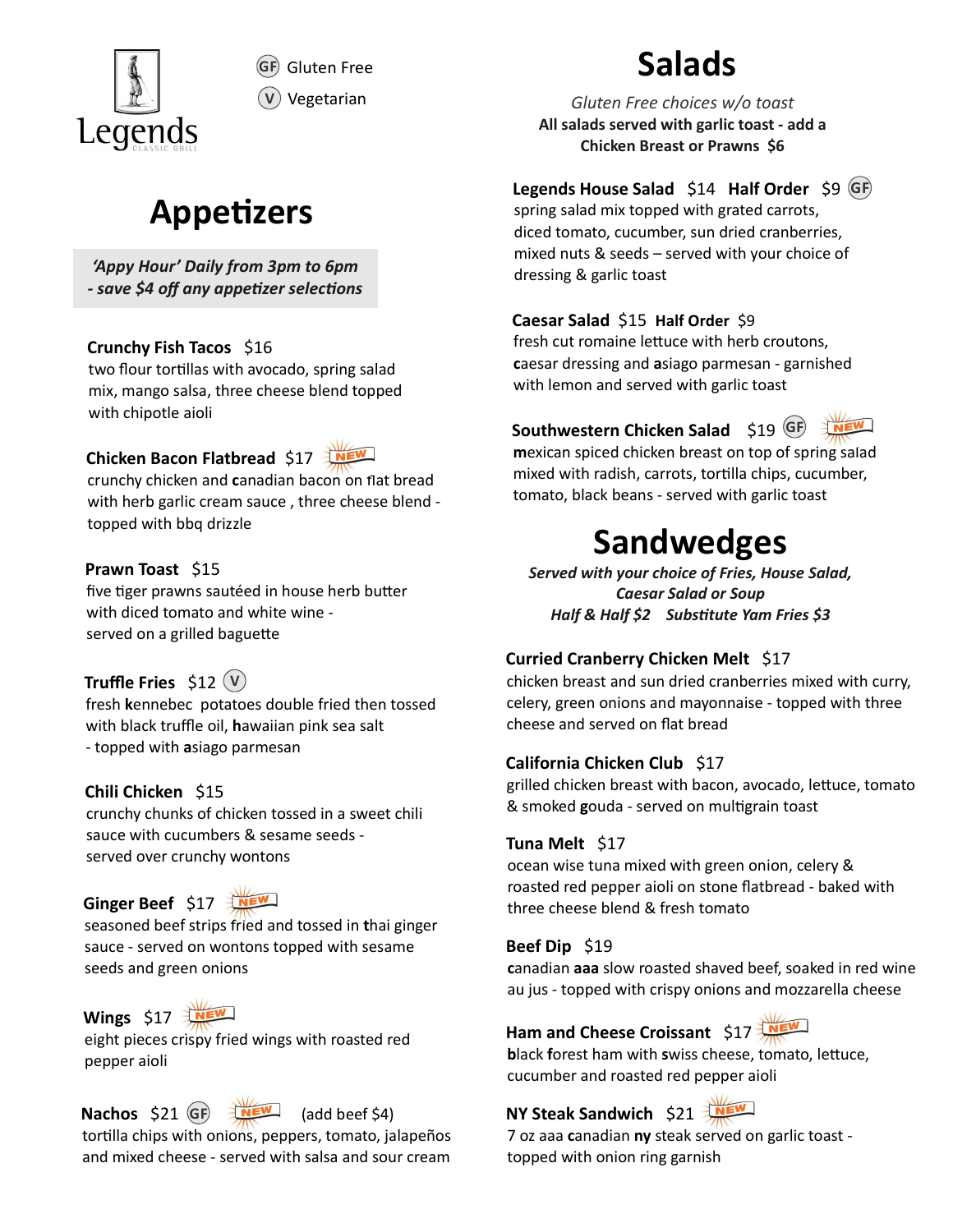# Burgers

GF Gluten Free  $(\nabla)$  Vegetarian

charbroiled pure beef paƩy topped with smoked bacon and cheddar cheese GF) and the contract of the contract of the contract of the contract of the contract of the contract of the contract of the contract of the contract of the contract of the contract of the contract of the contract of the co

charbroiled pure beef patty topped with sautéed  $GF \rightarrow M$ 

charbroiled pure beef patty topped with bbq sauce, jalapeños and onion crisps Western Burger \$19

charbroiled pure beef patty topped with lettuce, tomato, onion, pickle and mayonaise Legends Burger \$17 (GF) GF) and the state of the state of the state of the state of the state of the state of the state of the state of the state of the state of the state of the state of the state of the state of the state of the state of the st

# Favorites

bowl of soup and a half salad - served with garlic toast tossed salad & garlic toast

assorted stir fry vegetables with and oriental sauce beer battered cod fillet with fresh cut kennebec tossed with singapore noodles (add chicken or prawns \$6) Vegetable Stir Fry \$17 **EXECT THES**<br> **EXECT THEST**<br> **EXECT THEST**<br> **EXECT THEST**<br> **EXECT THEST**<br> **EXECT THEST**<br> **EXECT THEST**<br> **EXECT THEST**<br> **EXECT THEST**<br> **EXECT THEST**<br> **EXECT THEST**<br> **EXECT THEST**<br> **EXECT THEST**<br> **EXECT THESE**<br> **EXECT THESE Favorites**<br> **Example 3**<br> **Example 3**<br> **Example 3**<br> **Example 3**<br> **Example 3**<br> **Example 3**<br> **Example 3**<br> **Example 3**<br> **Example 3**<br> **EXAMPLE 222**<br> **EXAMPLE 222**<br> **EXAMPLE 222**<br> **EXAMPLE 3**<br> **EXAMPLE 3**<br> **EXAMPLE 3**<br> **EXAMPL** 

Entrées (available from 4:30pm daily) served with vegetable & potato of the day - except pastas and cup of soup or salad - each  $$4$ 

mozzarella cheese nightly specials - check with server for today's selection<br>
Discussed with simple propor nonodies<br>
and chicken or prawns 56)<br>
and chicken or prawns 56)<br>
and chicken or prawns 56)<br>
lemon wedge<br>
Embers (available from 4:30pm

eight tiger prawns sautéed in house herb butter with leeks, white wine and cream cheese Drunken Jumbo Prawns \$22 (GF)

Pasta of the Day \$19

layers of meat sauce with fresh spinach, ricotta House Lasagna \$18

beer the state of the Substitute Chicken Breast - \$2<br>
Gluten Free choices without bun.<br>
and onion crisps<br>
and onion crisps<br>
Abouse Lasagna \$18<br>
House Lasagna \$18<br>
layers of meat sauce with fresh spinach, ricotta<br>
cheese an fries - served with tartar sauce, coleslaw and lemon wedge **2 Piece Fish & Chips**  $$18$  (or 1 Piece  $$14$ ) layers of meat sauce with fresh spinach, ricotta<br>cheese and three cheese blend - served with<br>tossed salad & garlic toast<br>**2 Piece Fish & Chips** \$18 (or 1 Piece \$14)<br>beer battered cod fillet with fresh cut kennebec<br>fries - **House Lasagna \$18**<br>ayers of meat sauce with fresh spinach, ricotta<br>cheese and three cheese blend - served with<br>tossed salad & garlic toast<br>**2 Piece Fish & Chips \$18** (or 1 Piece \$14)<br>beer battered cod fillet with fresh cu House Lasagna \$18<br>
Nayers of meat sauce with fresh spinach, ricotta<br>
cheese and three cheese blend - served with<br>
tossed salad & garlic toast<br>
2 Piece Fish & Chips \$18 (or 1 Piece \$14)<br>
beer battered cod fillet with fresh **House Lasagna \$18**<br>
House Lasagna \$18<br>
Idelyers of meat sauce with fresh spinach, ricotta<br>
cheese and three cheese blend - served with<br> **2 Piece Fish & Chips \$18** (or 1 Piece \$14)<br> **2 Piece Fish & Chips \$18** (or 1 Piece

Veal Cutlet Madagascar \$21

pan fried breaded veal cutlet topped with madagascar peppercorn sauce

**EXECTS**<br> **EXECTS**<br> **EXECTS**<br> **EXECTS**<br> **EXECTS**<br> **EXECTS**<br> **EXECTS**<br> **EXECTS**<br> **EXECTS**<br> **EXECTS**<br> **EXECTS**<br> **EXECTS**<br> **EXECTS**<br> **EXECTS**<br> **EXECTS**<br> **EXECTS**<br> **EXECTS**<br> **EXECTS**<br> **EXECTS**<br> **EXECTS**<br> **EXECTS**<br> **EXECTS**<br> **E** Burgers<br>
Bacon Cheddar Burger \$19 GP<br>
Charbroiled pure beef patty topped with smoked<br>
bacon and cheddar chees<br>
Full Load Burger \$20 GP<br>
Full Load Burger \$20 GP<br>
All burgers topped with lettuce, tomate<br>
pickle and mayonnais **Burgers**<br> **Example 18 Conceduar Burger \$19 GP**<br>
charbroiled pure beef patty topped with smoked<br>
bacon and cheddar cheese<br>
Full Load Burger \$20 GP<br>
Full Load Burger \$20 GP<br>
Full Load Burger \$20 GP<br>
Full Load Burger \$20 GP<br> All burgers topped with lettuce, tomato, onion, pickle and mayonnaise. Served with your choice of Fries, House Salad, Caesar Salad or Soup GF Gluten Free  $V$  Vegetarian<br>
burgers topped with lettuce, tomato, onion,<br>
bickle and mayonnaise. Served with your<br>
re of Fries, House Salad, Caesar Salad or Soup<br>
Half & Half \$2 Substitute Yam Fries \$3<br>
Substitute Chick Substitute Chicken Breast - \$2 Gluten Free choices without bun. Il burgers topped with lettuce, tomato, onion,<br>pickle and mayonnaise. Served with your<br>oice of Fries, House Salad, Caesar Salad or Soup<br>Half & Half \$2 Substitute Yam Fries \$3<br>Substitute Chicken Breast - \$2<br>Gluten Free choi Characteristics and the distance and the check of Fries. Hull Load Burger \$20 GB Character and cheddar cheese<br>
Full Load Burger \$20 GB Character and may be chose of Fries. Hull Load Surger \$17 GB Character Character of Fri